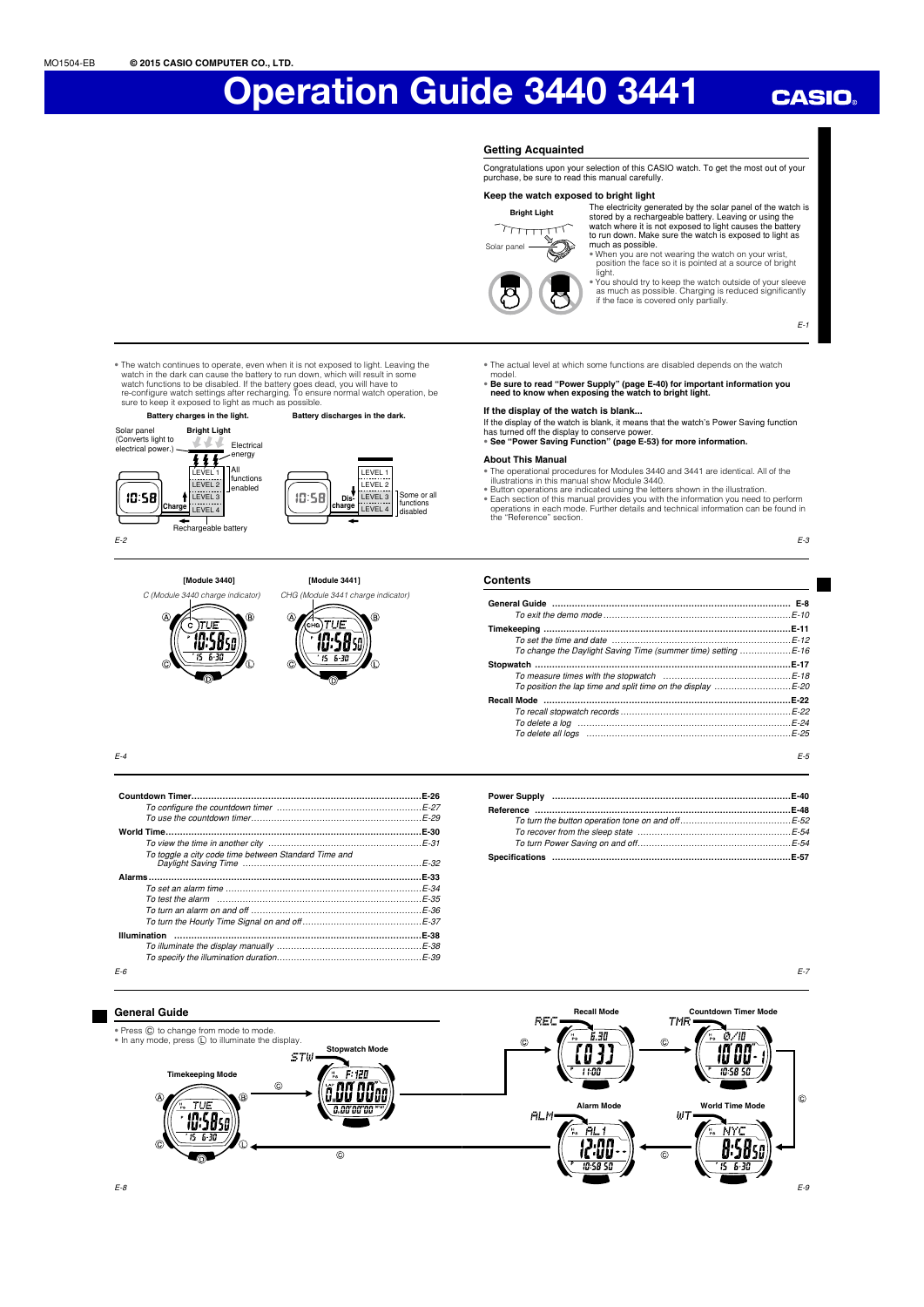## **CASIO**

**The State** 

**Demo Mode**<br>In the Timekeeping Mode, holding down ⓒ for about three seconds will enter the<br>demo mode. In the demo mode, the screen cycles through the normal timekeeping,<br>stopwatch, and World Time screens in five-second in

*To exit the demo mode* Press any button.

#### **Timekeeping**

PM indicator

Use the Timekeeping Mode to set and view the current time and date.<br>  $\bigotimes_{n=1}^{\infty}$ 



## **Read This Before You Set the Time and Date!**

This watch is preset with a number of city codes, each of which represents the time zone where that city is located. When setting the time, it is important that you first select the correct city code for your Home City (t

E-11 displayed in accordance with the time and date settings you configure in the<br>Timekeeping Mode.

*To set the time and date*

E-10

1. In the Timekeeping Mode, hold down  $\bigcirc$  until the city code starts to flash, which indicates the setting screen.

2. Use  $\widehat{\mathbb{O}}$  and  $\widehat{\mathbb{O}}$  to select the city code you want.<br>• Make sure you select your Home City code before<br>• hanging any other setting.<br>• For full information on city codes, see the "City<br>Code Table" at the bac

3. Press  $@$  to move the flashing in the sequence shown below to select the other settings.

| r→ City Code   → DST         |          | $12/24$ -Hour<br>Format | Seconds Hour Hour Minutes                                                                                              |  |  |  |  |
|------------------------------|----------|-------------------------|------------------------------------------------------------------------------------------------------------------------|--|--|--|--|
| Power Saving    Illumination | Duration |                         | $T$   $\leftarrow$ Button<br>Operation Tone   $\leftarrow$ Day   $\leftarrow$ Month   $\leftarrow$ Year   $\leftarrow$ |  |  |  |  |

E-12

| Screen:              | To do this:                                                                                                       | Do this:   |
|----------------------|-------------------------------------------------------------------------------------------------------------------|------------|
| <b>MUTE</b> / KEY JY | Toggle the button operation tone between<br>KEY h (on) and MIITE (off)                                            | Press (D). |
| LT 1                 | Toggle the illumination duration between LT1<br>(approximately 1.5 seconds) and LT3<br>(approximately 3 seconds). |            |
|                      | Toggle between Power Saving on (<br>(f F)                                                                         |            |

5. Press ④ to exit the setting screen.<br>\* The day of the week is displayed automatically in accordance with the date (year,<br>month, and day) settings.

#### E-14



• The **DST** indicator appears to indicate that Daylight Saving Time is turned on.

 $\circledR$ 

DST on ((TM)

E-16

## *To measure times with the stopwatch*



• The following steps explain how to configure timekeeping settings only. 4. When the timekeeping setting you want to change is flashing, use  $(\circled{0})$  or  $(\circled{0})$  to change it as described below.

| Screen:   | To do this:                                                         | Do this:                                          |
|-----------|---------------------------------------------------------------------|---------------------------------------------------|
| TYO       | Change the city code                                                | Use $\circledD$ (east) and $\circledB$<br>(west). |
| off       | Toggle between Daylight Saving Time (ON)<br>and Standard Time (OFF) | Press (D).                                        |
| 1 Z.H     | Toggle between 12-hour (12H) and 24-hour<br>(24H) timekeeping       | Press (D).                                        |
| 58        | Reset the seconds to <b>III</b>                                     | Press (D).                                        |
| * 10:58   | Change the hour and minutes                                         | Use $\circledD$ (+) and $\circledB$ (-).          |
| 2015 6-30 | Change the year, month, or day                                      | Use $\circled{D}$ (+) and $\circled{B}$ (-).      |
|           |                                                                     | $F - 13$                                          |

#### **12-hour and 24-hour timekeeping**

- With the 12-hour format, the **P** (PM) indicator appears to the left of the hour digits<br>for times in the range of noon to 11:59 p.m. and no indicator appears to the left of<br>the hour digits for times in the range of midnig
- any indicator. The 12-hour/24-hour timekeeping format you select in the Timekeeping Mode is
- applied in all other modes.

#### **Daylight Saving Time (DST)**

Daylight Saving Time (summer time) advances the time setting by one hour from Standard Time. Remember that not all countries or even local areas use Daylight Saving Time.

E-15

#### **Stopwatch**



The 1/100-second stopwatch can measure elapsed time and lap/split times. Stopwatch times are stored in memory. • The stopwatch measurement operation continues even

if you exit the Stopwatch Mode.<br>  $\epsilon$  Exiting the Stopwatch Mode while a lap/split time is<br>
frozen on the display clears the lap/split time and<br>
returns to elapsed time measurement.<br>  $\epsilon$  All of the operations in this sec

 $E-8$ 

- **Note** • See page E-50 for information about the type of data
- the watch stores in memory when you use the
- stopwatch. Use the Recall Mode (page E-22) to view data stored in memory.

E-17

- **Note**
- Pressing  $\overline{Q}$  to perform a lap/split time operation freezes the lap/split time at that<br>point on the display for about eight seconds. After that, the display returns to<br>normal stopwatch time measurement.<br>• During a s

 $S$ pl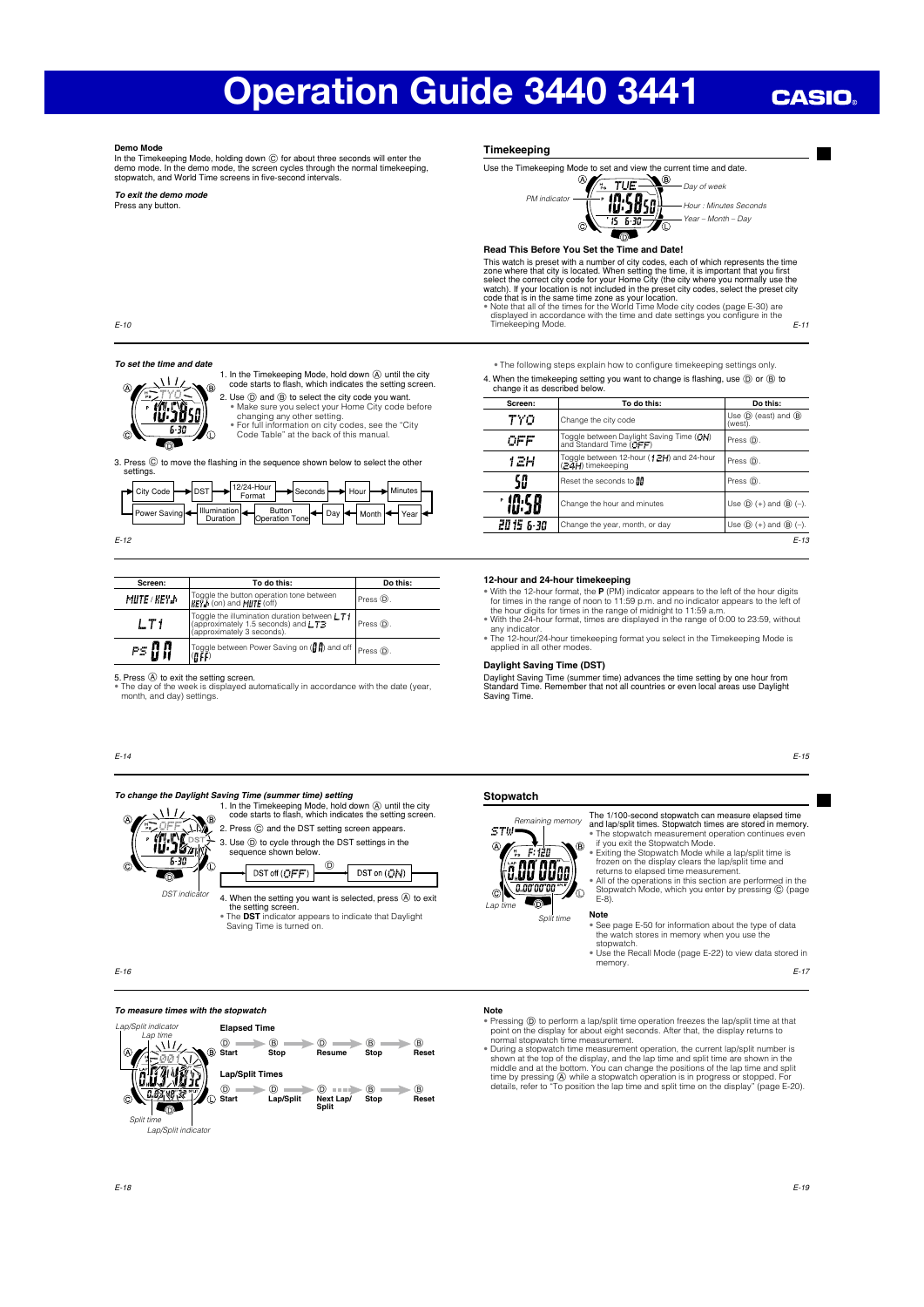## **CASIO**



### **Recall Mode**

Use the Recall Mode to recall and delete records stored<br>by the Stopwatch Mode. by the Stopwatch Model.<br>  $\bullet$  Stopwatch records are stored in "logs" that are created<br>  $\bullet$  automatically by the watch. See "Memory Management"<br>
on page E-48 for more information.<br>  $\bullet$  The title screen of the newest log Creation date (Month – Day)

In the Recall Mode, use (A) to scroll through the log title



 $Time\,m$ was performed **Log Title Screen**

E-22

screens, starting from the newest one, as shown below.<br>When the title screen of the log you want is displayed, use<br>
① (+) and ⑧ (-) to cycle through the records contained<br>in the log.

*To recall stopwatch records*

- The locations of the lap time and split time in the Stopwatch Record screen are determined by the display format you last selected in the Stopwatch Mode (page
- E-17).<br>• The BEST indicator identifies the record that contains the best lap time in the log.<br>• If a best lap time record is deleted automatically when the log becomes full, the<br>BEST indicator will not be transferred to th of records.

- *To delete a log*<br>1. In the Recall Mode, display the title screen or one of the records of the log you want<br>to delete.
- 2. While holding down (9), hold down (0) for about two seconds until the watch beeps.<br>• "CLR" will flash on the display for two seconds and then the watch will beep.<br>• Release (9) and (0) at this time.<br>• You cannot delete
- 

E-24

#### **Countdown Timer**



Dual timers can be set with two different starting times.  $\hat{P}$ The watch can be configured so the two timers alternate, so when one reaches the end of its countdown, the other timer starts. You can specify a "number of repeats" value, which controls how many times the two-timer countdown operation is performed (1 = once, 2 = twice, etc.). The

starting time of each timer can be set in five-second steps<br>up to 99 minutes, 55 seconds.<br>You can specify up to 10 repeats. The watch emits a short<br>beep wheneve either of the timers reaches the end of its<br>countdown during

### **Countdown End Beeper**

The countdown end beeper lets you know when the countdown reaches zero. The beeper stops after about 5 seconds or when you press any button.

E-26

3. When the setting you want to change is flashing, use  $(D)$  and  $(B)$  to change it as described below.

| Settina           | Screen        | <b>Button Operation</b>                                              |
|-------------------|---------------|----------------------------------------------------------------------|
| Minutes, Seconds  | <b>00'00"</b> | Use $(\mathbb{D})$ (+) and $(\mathbb{B})$ (-) to change the setting. |
| Number of Repeats | ΊΠ            | Use $\mathbb{D}$ (+) and $\mathbb{B}$ (-) to change the setting.     |

• To disable either timer, set 00'00" as its countdown start time.

4. Press (A) to exit the setting screen.



**More than 10 hours**

#### *To delete all logs*

- While holding down  $(\circled{B})$ , hold down  $(\circled{D})$  for about five seconds until the watch beeps<br>once and then a second time.<br> $\bullet$  CLR<sup>\*</sup> will flash on the display for two seconds and then the watch will beep once.<br>Keep  $(\circled{$
- 

E-25

E-23

#### *To configure the countdown timeral*



1. While the countdown start time is on the display in the Countdown Timer Mode, hold down  $\circledA$  until the current countdown start time starts to flash, which indicates the setting screen. • If the countdown start time is not displayed, use

the procedure under "To use the countdown timer" (page E-29) to display it.

2. Press  $\circled{c}$  to move the flashing in the sequence shown below to select other settings.

Timer 1 Minutes Timer 1 Seconds Timer 2 Minutes Timer<sub>2</sub> Seconds Number of Repeats

E-27

#### **To use the countdown time**



- **Press ©) while in the Countdown Timer Mode to start the countdown timer.**<br> **Press ©)** while in the Countdown is performed by alternating between Timer 1 and Timer 2. A short<br>
beep is emitted to signal a changeover from on
- 
- 
- 
- continues and the watch beeps as required.

E-29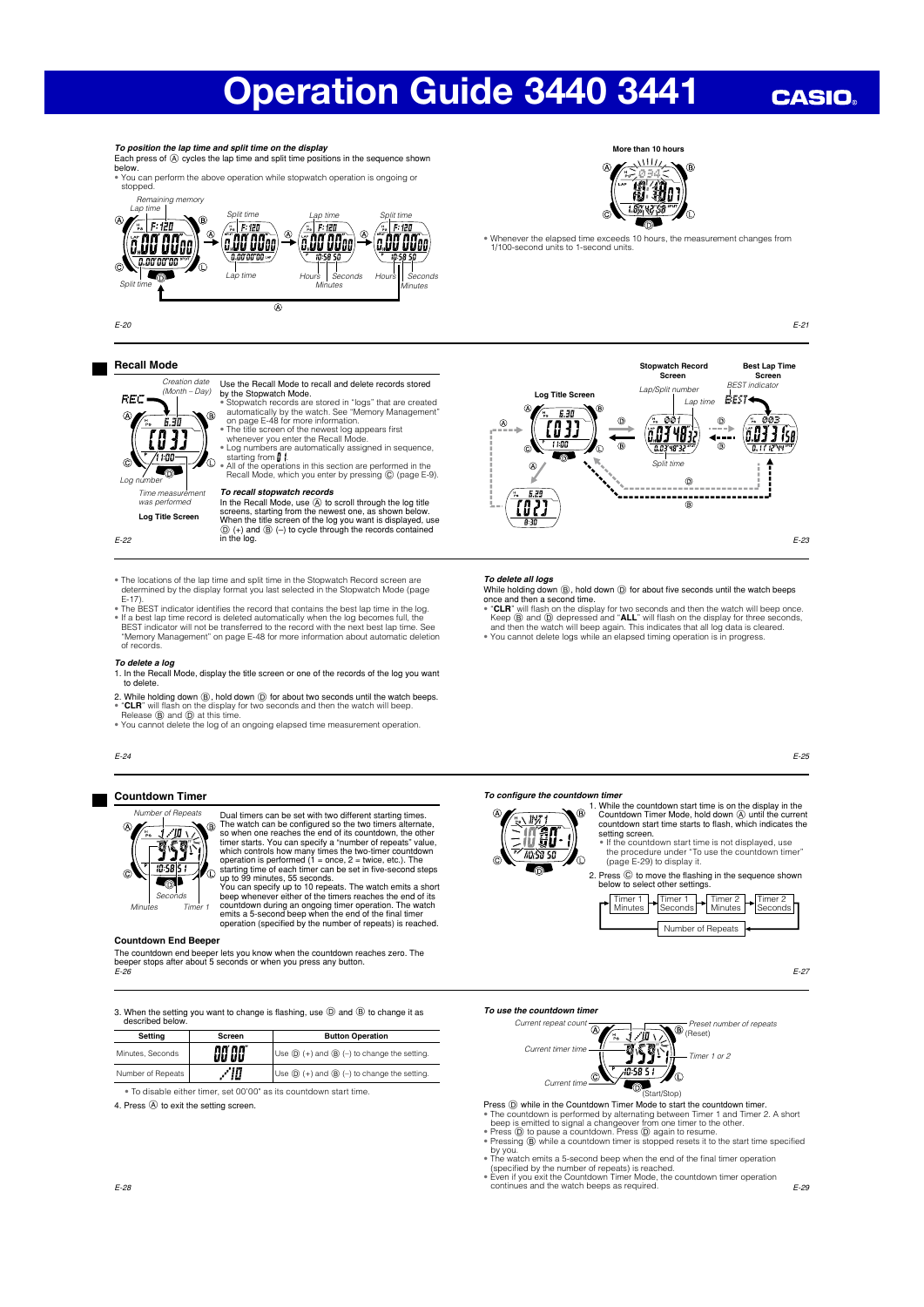## **CASIO**

### **World Time**



World Time shows the current time in 48 cities (31 time<br>zones) around the world.<br>• The times kept in the World Time Mode are<br>synchronized with the time being kept in the<br>Timekeeping Mode. If you feel that there is an error have the correct city selected as your Home City. Also check to make sure that the current time as shown in

the Timekeeping Mode is correct.<br>• Select a city code in the World Time Mode to display<br>the current time in any particular time zone around the<br>globe. See the "City Code Table" at the back of this<br>manual for information ab settings that are supported.

• All of the operations in this section are performed in the World Time Mode, which you enter by pressing  $\odot$ (page E-9).

E-30



To toggle a city code time between Standard Time and Daylight Saving Time<br>  $\bigotimes_{\substack{m=1,2,3,4} \text{odd, odd}}}$  in the World Time Mode, use  $\bigotimes_{\substack{m=1,3,4,5,5,6,6 \text{odd.}} \text{mod} \text{d}}$  in the World Time zone) whose Standard Time/Da 2. Hold down  $\overline{A}$  to toggle between Daylight Saving Time (DST indicator displayed) and Standard Time (DST

indicator not displayed).<br>
• The DST indicator is shown on the World Time Mode<br>
• The DST indicator is shown on the World Time ion<br>
• Note that the Standard Time/Daylight Saving Time<br>
• setting affects only the currently d

• Note that you cannot switch between Standard Time and Daylight Saving Time while UTC is selected as the city code.

E-32

#### *To set an alarm time*



1. In the Alarm Mode, use  $\circled{D}$  to scroll through the alarm screens until the one whose time you want to set is displayed.

 $\overline{\text{sig}}$  $\sqrt{SNZ}$ • To set an alarm time, display the applicable alarm<br>• screen ( **FIL, 1** through **FIL 4** , or **CN Z**).<br>• The snooze alarm operation repeats every five

• The sno<br>minutes

2. After you select an alarm, hold down  $\overline{\omega}$  until the hour setting of the alarm time starts to flash, which indicates the setting screen.<br>• This operation turns on the alarm automatically.

3. Press  $\circled{c}$  to move the flashing between the hour and minute settings.

- 
- 4. While a setting is flashing, use  $\overline{\mathbb{Q}}$  (+) and  $\overline{\mathbb{Q}}$  (-) to change it.<br>4. While a setting is flashing, use  $\overline{\mathbb{Q}}$  (+) and  $\overline{\mathbb{Q}}$  (-) to change it.<br>• With the 12-hour format, set the time correctly
- 5. Press  $\overline{A}$  to exit the setting screen.<br>E-34

SNZ

 $\frac{SNZ}{SNZ}$ 

 $\frac{1}{3}\overline{30}$ 

: Alarm on : Alarm off

Ô.

间.

n

#### *To turn an alarm on and off* Alarm on indicator

Snooze alarm indicator

1. In the Alarm Mode, use  $\circledD$  to select an alarm

- 2. Press ⑧ to toggle it on and off.<br>• Turning on a alarm (月上 1, 月上三, 月上三, 月上4 or *SN*Z)<br>· displays the alarm on indicator on its Alarm Mode ®. screen.
	- In all modes, the alarm on indicator is shown for any alarm that currently is turned on. The alarm on indicator fl ashes while the alarm is
	- sounding. souriding.<br>The snooze alarm indicator flashes while the snooze
- alarm is sounding and during the 5-minute intervals  $\overline{A}$  between alarms.

A LED (light-emitting diode) illuminate the display for easy reading in the dark.

• The illumination provided by the light may be hard to see when viewed under direct sunlight. • Illumination automatically turns off whenever an alarm

• Frequent use of illumination runs down the battery.

*To view the time in another city*

While in the World Time Mode, use  $\circledD$  (eastward) and  $\circledB$  (westward) to scroll through the city codes (time zones).<br>• Pressing  $\textcircled{D}$  and  $\textcircled{B}$  at the same time will jump to the UTC time zone.

E-31

#### **Alarms**



Alarm time (Hour : Minutes)

The Alarm Mode gives you a choice of five daily alarms, one of which is a snooze alarm.<br>Also use the Alarm Mode to tur If writen is a shoote did.....<br>use the Alarm Mode to turn the Hourly Time Signal

Alarm Mode, which you enter by pressing C (page

E-33

The alarm tone sounds at the preset time for 10 seconds, regardless of the mode the watch is in. In the case of the snooze alarm, the alarm operation is performed a total of seven times, every five minutes, until you turn

- Timekeeping Mode time. To stop the alarm tone after it starts to sound, press any button.
- 
- Performing any one of the operations below during a 5-minute interval between<br>snooze alarms cancels the current snooze alarm operation.<br>Displaying the Timekeeping Mode setting screen (page E-12)<br>Displaying the  $\exists NZ$ sett

In the Alarm Mode, hold down  $\overline{D}$  to sound the alarm.

E-35

#### *To turn the Hourly Time Signal on and off*

1. In the Alarm Mode, use  $\circledcirc$  to select the Hourly Time Signal  $(\Xi I \Xi)$ .







#### *To specify the illumination duration*

**10.38**50

 $5 - 35$ 

.<br>T

1. In the Timekeeping Mode, hold down (A) until the .<br>ഭൂ display contents start to flash. This is the setting screen.

2. Press  $\textcircled{c}$  10 times until the current illumination duration setting ( $LT$  ) or  $LT$  s) appears.

3. Press  $\textcircled{)}$  to toggle the setting between  $\textup{L}$ ,  $\textup{T}$ , approximately (approximately 3 seconds).

4. Press (A) to exit the setting screen.

*To illuminate the display manually*

10:5850

{ard

In any mode, press  $\overline{\mathbb{Q}}$  to turn on illumination.<br>• You can use the procedure below to select either 1.5 seconds or 3 seconds as the<br>illumination duration. When you press  $\overline{\mathbb{Q}}$ , the illumination will remain on

**Illumination Precautions**

sounds.

a

E-36

G.

**Illumination**

Hourly time signalon indicator  $\overline{\mathbf{u}}$ 

*To test the alarm*

**Alarm Operation**

S I G) on and off.<br>• The snooze alarm screen is indicated by SNZ, while<br>the other alarm screens are numbered **FL, 1** through<br>**FL4**. The Hourly Time Signal screen is indicated by<br>S I G.

• All of the operations in this section are performed in the  $E-9$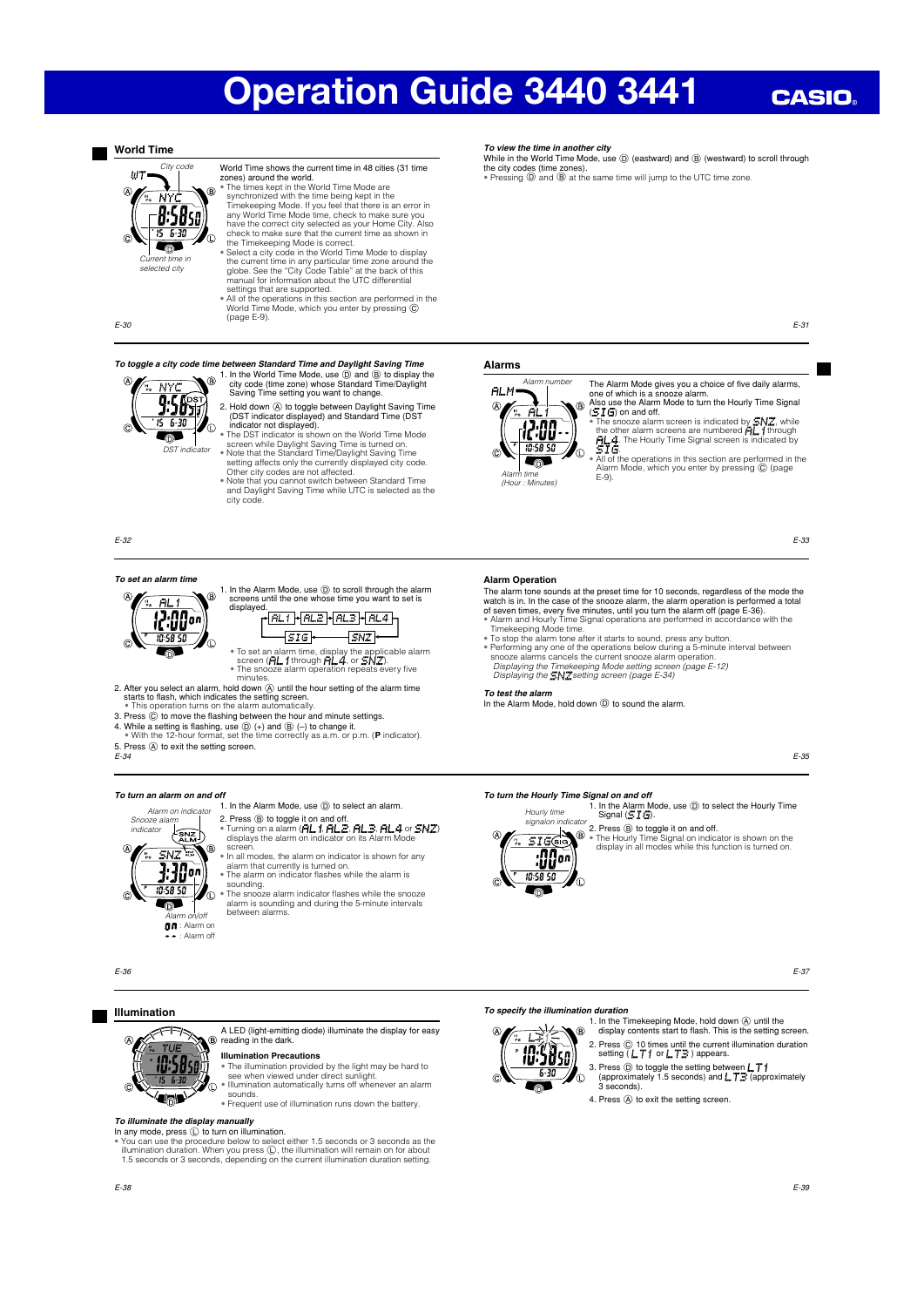## **CASIO**

### **Power Supply**

covered only partially

This watch is equipped with a solar panel and a rechargeable battery that is charged<br>by the electrical power produced by the solar panel. The illustration shown below<br>shows how you should position the watch for charging.

#### **Example:** Orient the watch so its face is

- pointing at a light source. The illustration shows how to position a
- watch with a resin band.
- 
- Note that charging efficiency drops when<br>any part of the solar panel is blocked by<br>clothing, etc.<br>• You should try to keep the watch outside of your sleeve as much as possible. Charging is reduced significantly if the face is



Solar pane

### $F-40$

#### **Battery Power Indicator and Recover Indicator**

The battery power indicator on the display shows you the current status of the rechargeable battery's power.



Recover indicator

.<br>חן ויו **7.58** se  $\overline{B}$ 

• Performing illumination, or beeper operations during a<br>short period may cause **H M L** (recover) to appear on

the display.<br>After some time, battery power will recover and **H M L**<br>(recover) will disappear, indicating that the above<br>functions are enabled again.<br>• If **H M L** (recover) appears frequently, it probably means

that remaining battery power is low. Leave the watch in bright light to allow it to charge.

#### **Important!**

- ® Storing the watch for long periods in an area where there is no light or wearing it in<br>such a way that it is blocked from exposure to light can cause rechargeable battery<br>power to run down. Be sure that the watch is expo
- possible.<br>• This watch uses a rechargeable battery to store power produced by the solar<br>panel, so regular battery replacement is not required. However, after very long use,<br>the rechargeable battery may lose its ability to
- 
- 
- experience problems getting the rechargeable battery to charge fully, contact your<br>dealer or CASIO distributor about having it replaced.<br>• Newer try to remove or replace the watch's rechargeable battery yourself. Use of<br>th

E-41

| Level   Battery Power Indicator | <b>Function Status</b>  |
|---------------------------------|-------------------------|
|                                 | All functions disabled. |

- The flashing L and LOW indicators at level 3 tell you that battery power is very low,
- and that exposure to bright light for charging is required as soon as possible.<br>  $\bullet$  At Level 5, all functions are disabled and settings return to their initial factory<br>
defaults. Once the battery reaches Level 2 after f
- 
- Display indicators reappear as soon as the battery is charged from Level 5 to Level
- 2.<br>• Leaving the watch exposed to direct sunlight or some other very strong light source<br>can cause the battery power indicator to show a reading temporarily that is higher<br>than the actual battery level. The correct battery few minutes.

E-43

E-45

#### **Charging Precautions**

Certain charging conditions can cause the watch to become very hot. Avoid leaving<br>the watch in the areas described below whenever charging its rechargeable battery.<br>Also note that allowing the watch to become very hot can the watch returns to a lower temperature.

Warning!<br>Leaving the watch in bright light to charge its rechargeable battery can cause it<br>to become quite hot. Take care when handling the watch to avoid burn injury.<br>The watch can become particularly hot when exposed to **conditions for long periods.**  • On the dashboard of a car parked in direct sunlight

• Too close to an incandescent lamp

• Under direct sunlight

#### E-44

#### **Charging Guide**

The following table shows the amount of time the watch needs to be exposed to light each day in order to generate enough power for normal daily operations.

| <b>Exposure Level (Brightness)</b>                    | <b>Approximate Exposure Time</b> |
|-------------------------------------------------------|----------------------------------|
| Outdoor Sunlight (50,000 lux)                         | 15 minutes                       |
| Sunlight Through a Window (10,000 lux)                | 24 minutes                       |
| Daylight Through a Window on a Cloudy Day (5,000 lux) | 48 minutes                       |
|                                                       |                                  |

Indoor Fluorescent Lighting (500 lux) 8 hours • For details about the battery operating time and daily operating conditions, see the "Power Supply" section of the Specifi cations (page E-59).

• Stable operation is promoted by frequent exposure to light.

#### E-46

#### **Reference**

This section contains more detailed and technical information about watch operation. It also contains important precautions and notes about the various features and functions of this watch.

#### **Stopwatch**

- You can use lap time measurement to time how long it takes to complete a specifi c portion (such as a single lap) of a race. • You can use split time measurement to time how long it takes to get from the start to
- a specific point in a race.

### **Memory Management**

Each time you press  $\textcircled{)}$  to start a new elapsed time or lap/split operation in the Stopwatch Mode (page E-17), the watch automatically creates a new "log" in its memory. The log remains open for data storage until you

E-48

|                                                             |                                                                                     | <b>Approximate Exposure Time</b>                 |                                                                                                  |                                                   |
|-------------------------------------------------------------|-------------------------------------------------------------------------------------|--------------------------------------------------|--------------------------------------------------------------------------------------------------|---------------------------------------------------|
| <b>Exposure Level</b><br>(Brightness)                       |                                                                                     | Level 5 Level 4 Level 3                          | Level <sub>2</sub>                                                                               | Level 1                                           |
|                                                             |                                                                                     |                                                  |                                                                                                  |                                                   |
| Outdoor Sunlight<br>$(50,000 \text{ lux})$                  | 3 hours (Module 3440)<br>2 hours (Module 3441)                                      |                                                  | 26 hours (Module 3440)<br>22 hours (Module 3441)                                                 | 7 hours (Module 3440)<br>6 hours (Module 3441)    |
| Sunlight Through a<br>Window (10,000 lux)                   | 10 hours (Module 3440)<br>9 hours (Module 3441)                                     |                                                  | 130 hours (Module 3440)<br>109 hours (Module 3441)                                               | 135 hours (Module 3440)<br>29 hours (Module 3441) |
| Daylight Through a<br>Window on a Cloudy<br>Day (5,000 lux) |                                                                                     | 19 hours (Module 3440)<br>16 hours (Module 3441) | 263 hours (Module 3440) 71 hours (Module 3440)<br>221 hours (Module 3441) 59 hours (Module 3441) |                                                   |
| Indoor Fluorescent<br>Lighting (500 lux)                    | 228 hours (Module 3440)<br>190 hours (Module 3441)                                  |                                                  |                                                                                                  |                                                   |
| <b>STATE A</b>                                              | and the contract of the contract of the contract of the contract of the contract of |                                                  |                                                                                                  |                                                   |

E-47 • The above exposure time values are all for reference only. Actual required exposure the above exposure time values are

• A log title screen identifies a single elapsed time operation, from the start up to the

point the stopwatch is reset to all zeros. • A lap/split time record is stored under a log title screen each time you perform a lap/split operation

#### **Example 1**

Single elapsed time measurement Log title screen + 120 lap records = 121 records

- **Example 2** Multiple elapsed time measurements
- Measurement 1 log title screen + 60 lap records = 61 records Measurement 2 log title screen + 59 lap records = 60 records
- Use the Recall Mode to view stopwatch records (page E-22).<br>
 If watch memory is already full when you perform a stopwatch button operation that<br>
creates a new log, the oldest log in memory and all of its records are de
- 
- E-49

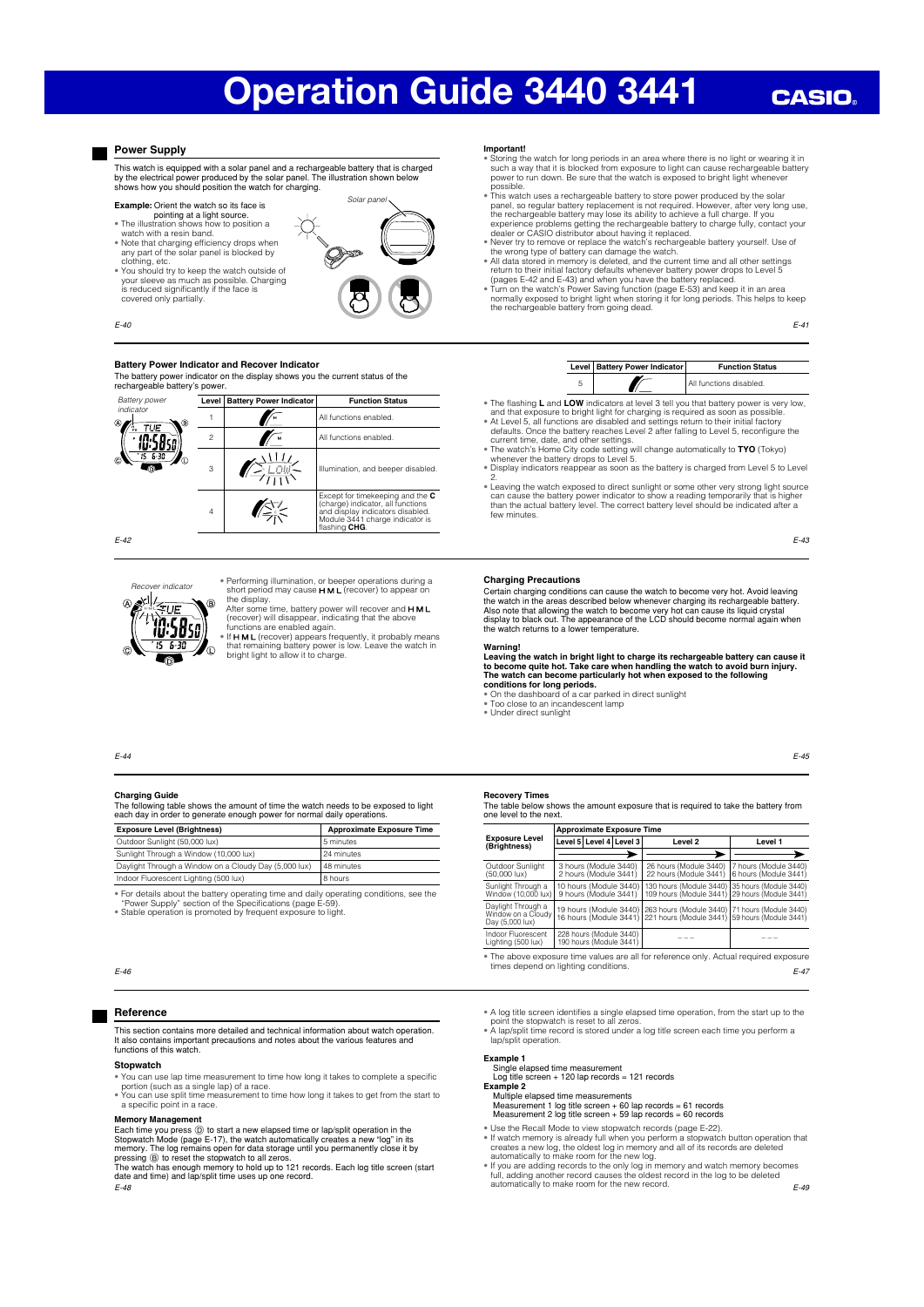## **CASIO**

• If you are adding records to a log when there are multiple logs in memory and watch memory becomes full, adding another record causes the oldest log in memory and all of its records to be deleted automatically to make room for new records.

#### **How Stopwatch Data is Stored**

The following table describes how data is stored when you perform the various button operations described on page E-18.

| <b>Stopwatch Button Operation</b> | <b>Data Store Operation</b>                                                                 |
|-----------------------------------|---------------------------------------------------------------------------------------------|
| (D) Start (from all zeros)        | Creates a new log for the current date. (The log is updated<br>as timing progresses.)       |
| ® Stop                            | Time measurement stops, without storing data in memory.                                     |
| (D) Resume                        | Time measurement resumes, without storing data in<br>memory.                                |
| <b>D</b> Lap/Split                | Creates new record: displayed lap/split times                                               |
| B Reset                           | Creates new record: displayed lap/split times (Stopwatch<br>display is reset to all zeros.) |
| $E-50$                            |                                                                                             |

#### *To turn the button operation tone on and off*



- 1. In the Timekeeping Mode, hold down  $\bigcirc$  until the city code starts to flash, which indicates the setting screen. 2. Press  $\circled{C}$  nine times until the current button operation tone setting  $\langle K E V \rangle$  or  $\langle M \rangle$  appears.
- 3. Press  $\textcircled{D}$  to toggle the setting between  $\textit{KET}_{\textit{m}}$  (tone on) and  $\textit{MijTE}$  (tone off).
- 4. Press  $\circledA$  to exit the setting screen.<br>• The mute indicator is displayed in all modes when the<br>button operation tone is turned off.

E-52

• The watch will not enter the sleep state between 6:00 AM and 9:59 PM. If the watch is already in the sleep state when 6:00 AM arrives, however, it will remain in the sleep state.

#### *To recover from the sleep state*

Perform any one of the following operations. • Move the watch to a well-lit area. • Press any button.

#### *To turn Power Saving on and off*



1. In the Timekeeping Mode, hold down  $\bigcirc$  until the city code starts to flash, which indicates the setting screen. 2. Press  $@$  11 times until the Power Saving on/off screen appears. 3. Press  $\circled{D}$  to toggle Power Saving on  $(\mathbf{g}, \mathbf{h})$  and off  $(\mathbf{g}, \mathbf{f}, \mathbf{h})$ .

4. Press  $\textcircled{a}$  to exit the setting screen.

- **Timekeeping**<br> **Timekeeping**<br> **Example seconds to 00 while the current count is in the range of 30 to 59<br>
e causes the minutes to be increased by 1. In the range of 00 to 29, the seconds are<br>
reset to 00 wibrout changing**
- 
- 
- city, based on your Home City time setting.

#### **World Time**

The seconds count of the World Time is synchronized with the seconds count of the Timekeeping Mode.

E-56

**Countdown Timer:**<br>Number of timers: 2 (one set) Number of timers: 2 (one set) Setting unit: 5 seconds Range: 99 minutes 55 seconds each timer Countdown unit: 1 second Number of repeats: 1 to 10 Other: 5-second time up beeper

**World Time:** 48 cities (31 time zones) Other: Daylight Saving Time/Standard Time

**Alarms:** 5 daily alarms (with 1 snooze alarm); Hourly Time Signal **Illumination:** LED (light-emitting diode); Selectable illumination duration **Other:** Button operation tone on/off

#### **Button Operation Tone**





The button operation tone sounds any time you press one<br>of the watch's buttons. You can turn the button operation<br>tone on or off as desired.<br>• Even if you turn off the button operation tone, alarms,<br>the Hourly Time Signal,

E-51

#### **Power Saving Function**



When turned on, the Power Saving function enters a sleep state automatically whenever the watch is left in an area for a certain period where it is dark. The table below shows how watch functions are affected by the Power Saving function.  $\circledB$ 

| O                              | O                                                                                |                                                         |  |  |  |  |  |
|--------------------------------|----------------------------------------------------------------------------------|---------------------------------------------------------|--|--|--|--|--|
| <b>Elapsed Time</b><br>in Dark | Display                                                                          | Operation                                               |  |  |  |  |  |
| 60 to 70 minutes               | Blank, with Power Saving indicator All functions enabled, except for<br>flashing | the display                                             |  |  |  |  |  |
| 6 or 7 days                    | Blank, with Power Saving indicator<br>not flashing                               | Beeper tone, illumination, and<br>display are disabled. |  |  |  |  |  |
|                                |                                                                                  |                                                         |  |  |  |  |  |

E-53 • Wearing the watch inside the sleeve of clothing can cause it to enter the sleep state.

#### **Auto Return**

If you do not perform any operation for about two or three minutes while a setting screen (with a fl ashing setting) is on the display, the watch will exit the setting screen automatically.

#### **Scrolling**

The ⑧ and ⑨ are used in various modes and setting screens to scroll through data<br>on the display. In most cases, holding down these buttons during a scroll operation<br>scrolls at high speed.

#### **Initial Screens**

When you enter the World Time Mode or Alarm Mode, the data you were viewing when you last exited the mode appears first.

#### **Specifications**

**Accuracy at normal temperature:** ±30 seconds a month

- **Timekeeping:** Hour, minutes, seconds, p.m. (P), year, month, day, day of the week Time format: 12-hour and 24-hour Calendar system: Full Auto-calendar pre-programmed from the year 2000 to 2099 Other: Home City code (can be assigned one of 48 city codes); Standard Time / Daylight Saving Time (summer time)
- **Stopwatch:** Time measurements
	- Measuring unit: 1/100 for the first 10 hours, and then 1 second after 10 hours<br>Measuring capacity: 99:59'59"<br>Measuring accuracy: ±0.0012%<br>Measuring modes: Elapsed time, lap/split times<br>Memory capacity: 121 records (used by

screens)

E-57

**Power Supply:** Solar panel and one rechargeable battery

- Approximate battery operating time: Module 3440: 13 months
- Module 3441: 11 months
- (from full charge to Level 4) under the following conditions: Watch not exposed to light
- 
- Internal timekeeping Display on 18 hours per day, sleep state 6 hours per day
- 1 illumination operation (1.5 second) per day 10 seconds of alarm operation per day
- Frequent use of illumination runs down the battery.

# $\sqrt{\phantom{a_{\rm W}^2}}$  • The Power Saving indicator is on the display in all  $\sqrt{Dn}/$  of status modes while Power Saving is turned on.